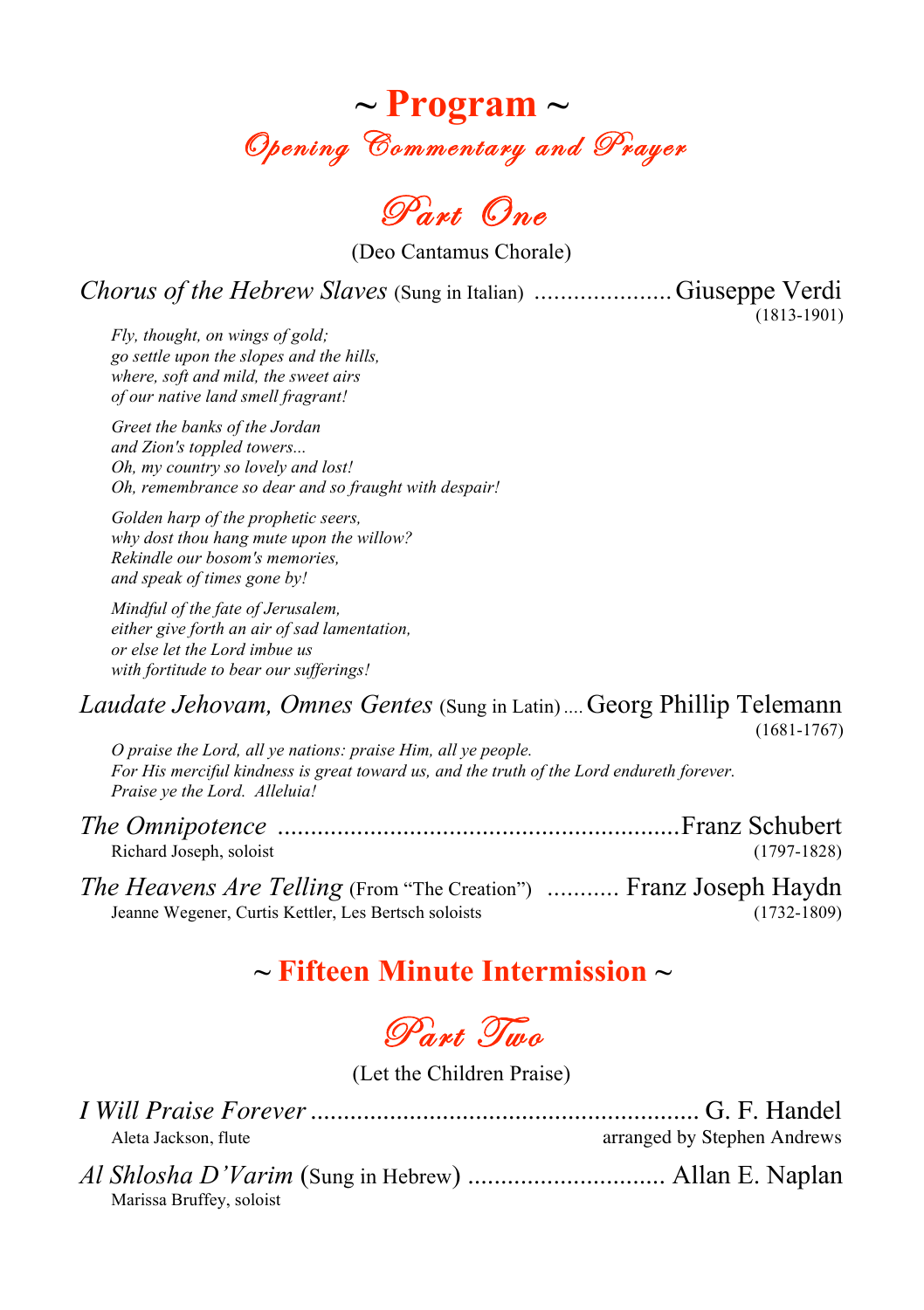| Wir eilen mit schwachen,                        |                         |
|-------------------------------------------------|-------------------------|
|                                                 |                         |
| We hasten with eager yet faltering footsteps,   |                         |
| O Jesus, O Master, for help unto Thee.          |                         |
| Thou faithfully seekest the ill and the erring. |                         |
| Ah, hear us, we pray.                           |                         |
| Our voices exalt Thee, for succor we pray Thee. |                         |
| Now grant us Thy gracious and merciful favor!   |                         |
|                                                 |                         |
| Evelyn Bercher & Caitlin Verette, soloists      |                         |
|                                                 |                         |
|                                                 | arranged by John Helgen |
|                                                 | James Anderson          |
| Aleta Jackson, flute                            |                         |

James Anderson & Lindsay Champion, percussion

## **~ Ten Minute Intermission ~**

# Part Three

| Scripture Reading (Romans 8: 14-17 Jeremiah 31:3)                                                                                                                                                                                                                                                                                                                                                                                                                                                                                                                                                                                                                                                                                                                                    |                                              |
|--------------------------------------------------------------------------------------------------------------------------------------------------------------------------------------------------------------------------------------------------------------------------------------------------------------------------------------------------------------------------------------------------------------------------------------------------------------------------------------------------------------------------------------------------------------------------------------------------------------------------------------------------------------------------------------------------------------------------------------------------------------------------------------|----------------------------------------------|
| O Love That Will Not Let Me Go (chorale)<br>Kristin Jorgensen, soloist                                                                                                                                                                                                                                                                                                                                                                                                                                                                                                                                                                                                                                                                                                               | George Matheson<br>arranged by Debbie Isaacs |
| Scripture Reading (Song of Solomon 2:4, I Peter 1:8, Malachi 1:2)                                                                                                                                                                                                                                                                                                                                                                                                                                                                                                                                                                                                                                                                                                                    |                                              |
| I Am His and He Is Mine (Stephen Davis)<br>Diane Davis, piano                                                                                                                                                                                                                                                                                                                                                                                                                                                                                                                                                                                                                                                                                                                        | James Mountain<br>arranged by Keith Phillips |
| Scripture Reading (Galatians 6:14, Hebrews 12:2)                                                                                                                                                                                                                                                                                                                                                                                                                                                                                                                                                                                                                                                                                                                                     |                                              |
|                                                                                                                                                                                                                                                                                                                                                                                                                                                                                                                                                                                                                                                                                                                                                                                      | arranged by Dan Forrest                      |
| Scripture Reading (Ephesians 6: 10-18)                                                                                                                                                                                                                                                                                                                                                                                                                                                                                                                                                                                                                                                                                                                                               |                                              |
|                                                                                                                                                                                                                                                                                                                                                                                                                                                                                                                                                                                                                                                                                                                                                                                      |                                              |
|                                                                                                                                                                                                                                                                                                                                                                                                                                                                                                                                                                                                                                                                                                                                                                                      | arranged by Kay Hawkins                      |
| Be strong in the Lord, and be of good courage; your mighty Defender is always the same.<br>Mount up with wings, as the eagle ascending; victory is sure when you call on his name.<br>Chorus: Be strong, be strong, be strong in the Lord, and be of good courage for He is your guide.<br>Be strong, be strong, be strong in the Lord, and rejoice for the victory is yours.<br>So put on the armor the Lord has provided, and place your defense in his unfailing care.<br>Trust him for he will be with you in battle, lighting your path to avoid every snare.<br>(Chorus)<br>Be strong in the Lord, and be of good courage; your mighty Commander will vanquish the foe.<br>Fear not the battle for the victory is always His; He will protect you wherever you go.<br>(Chorus) |                                              |
| Scripture Reading (Isaiah 6:3 Revelation 15: 3,4)                                                                                                                                                                                                                                                                                                                                                                                                                                                                                                                                                                                                                                                                                                                                    |                                              |
|                                                                                                                                                                                                                                                                                                                                                                                                                                                                                                                                                                                                                                                                                                                                                                                      |                                              |

arranged by David Cherwein